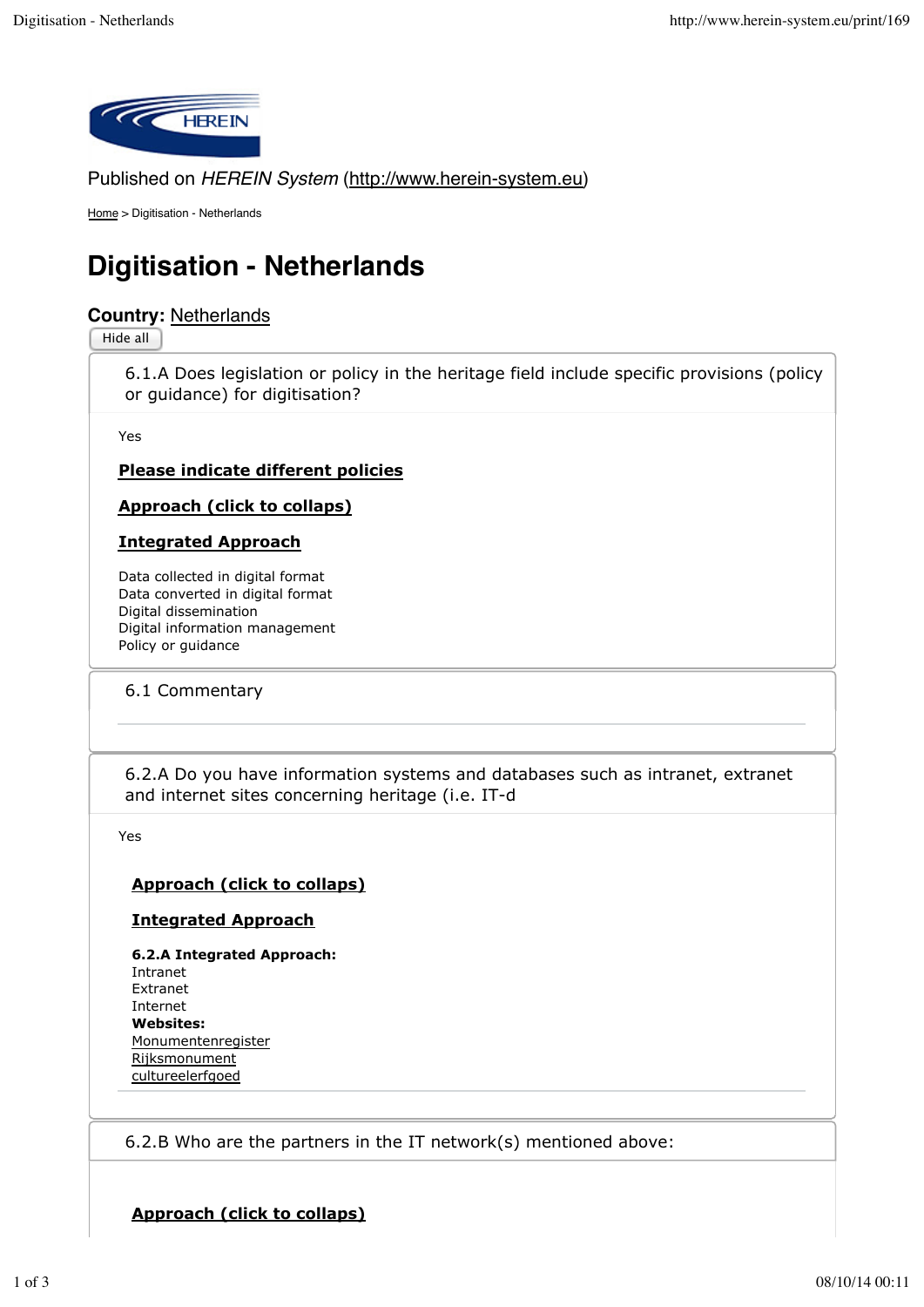### **Integrated Approach**

#### **6.2.B Integrated Approach:**

Government Government agencies NGOs Universities Regional Authorities Local Authorities Museums Professional membership organisations Research institutes Private Companies

# 6.2.C Which topics do these IT systems cover?

# **Approach (click to collaps)**

#### **Integrated Approach**

Heritage management (policy) Heritage management (sites) Research institutes Learning and communication

6.2.D Is there a major (centralised, organisational level) database system that stores information on:

# **Approach (click to collaps)**

#### **6.2.D Inegrated Approach**

|  |  |  | <b>Database topics Reference</b> |
|--|--|--|----------------------------------|
|--|--|--|----------------------------------|

| Inventories | http://nl.wikipedia.org/wiki/Rijksmonumentenlijst                             |
|-------------|-------------------------------------------------------------------------------|
|             | Protected heritage http://monumentenregister.cultureelerfgoed.nl/php/main.php |
| GIS data    | www.kich.nl                                                                   |

# **6.2.D Archaeological Heritage**

# **6.2.D Architectural Heritage**

# **6.2.D Landscape Heritage**

#### 6.2 Commentary